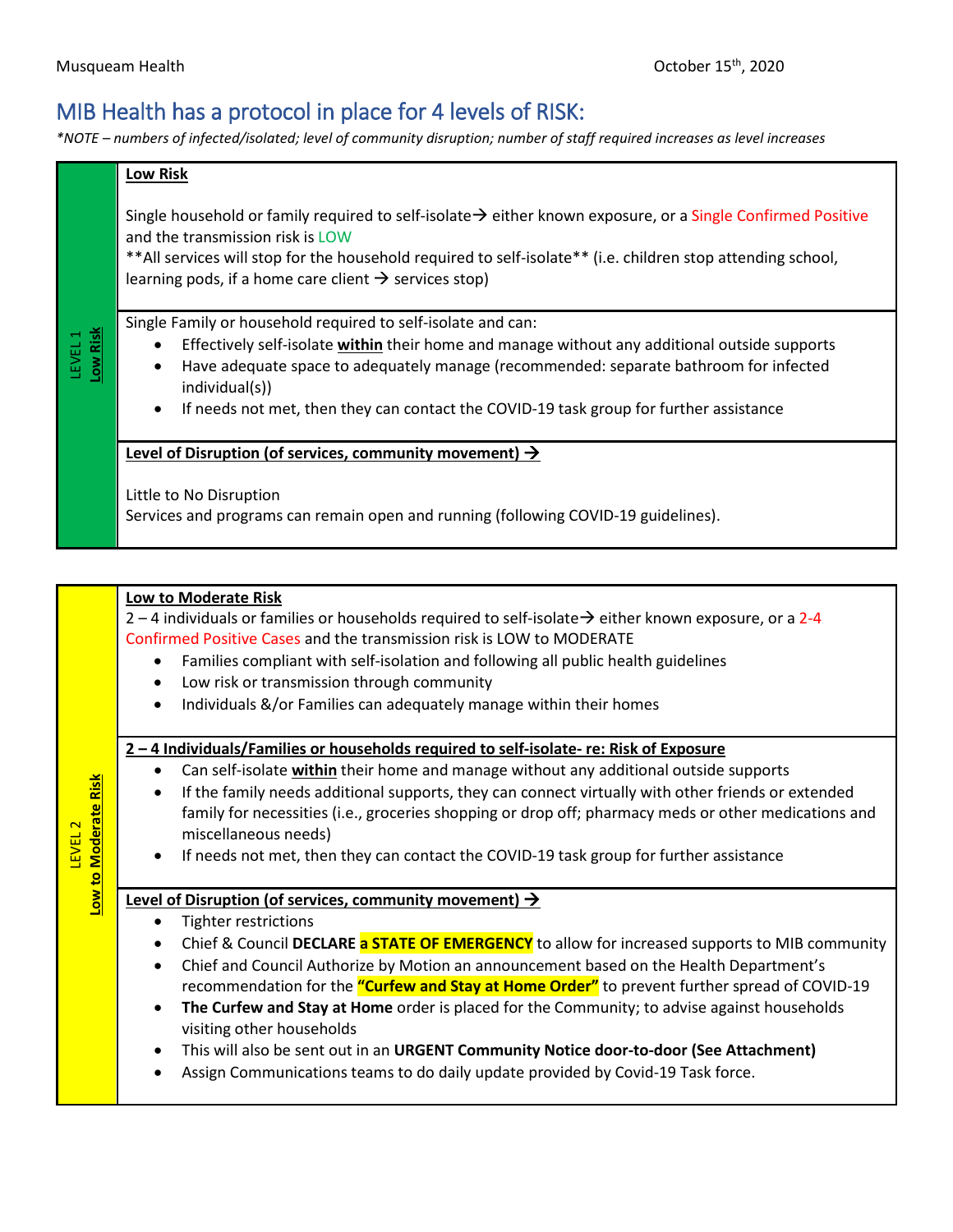**LEVEL 3**

|                                        | <b>Moderate to HIGH Risk</b><br>5 or more Individuals/Families or Households required to self-isolate $\rightarrow$ either known exposure, or 5+<br>Confirmed Positive Cases and the transmission risk is MODERATE to HIGH                                                                                                                                                                                                                                                                                                                                                                                                                                                                                                                                                                                                                                                                                                                                                                                                                                                                                                                                                                                                                                                                                                                                                                                                                                                  |
|----------------------------------------|-----------------------------------------------------------------------------------------------------------------------------------------------------------------------------------------------------------------------------------------------------------------------------------------------------------------------------------------------------------------------------------------------------------------------------------------------------------------------------------------------------------------------------------------------------------------------------------------------------------------------------------------------------------------------------------------------------------------------------------------------------------------------------------------------------------------------------------------------------------------------------------------------------------------------------------------------------------------------------------------------------------------------------------------------------------------------------------------------------------------------------------------------------------------------------------------------------------------------------------------------------------------------------------------------------------------------------------------------------------------------------------------------------------------------------------------------------------------------------|
| <b>RISK</b><br><b>MODERATE TO HIGH</b> | 5+ Individuals/Families or households required to self-isolate-<br>More families required to self-isolate $\rightarrow$ known to pose risks to OTHER households, and require<br>$\bullet$<br>further families to self-isolate (domino effect)<br>May or may NOT be compliant with self-isolation and following all public health guidelines<br>$\bullet$<br>Any families known NOT to comply with COVID-19 PHO orders $\rightarrow$ will be monitored closely by MIB<br>$\bullet$<br>Security and/or MIB VPD Liaison<br>Increased risk of transmission through community<br>٠<br>Individuals or Families can will likely call on COVID-19 task force for supports<br>$\bullet$<br>Level of Disruption (of services, community movement) $\rightarrow$<br><b>Tighter restrictions</b><br>$\bullet$<br>Chief & Council maintain the <b>State of Emergency</b> to allow for increased supports to our community<br>$\bullet$<br>Chief and Council announcement about: "Stay at Home Order and Curfew"<br>٠<br>Stay at Home Order and Curfew is placed; to advise against households visiting other households<br>$\bullet$<br>Send out URGENT Community Notice (see attached*)<br>$\bullet$<br>Daily curfew begins; enforced by additional MIB Security and/or VPD partners<br>$\bullet$<br>Assign MIB Comms to do daily update of progress of COVID-19 cases; stats and info reported to<br>$\bullet$<br>Comms by MIB Health; public address by Chief & or Council Designate. |
|                                        |                                                                                                                                                                                                                                                                                                                                                                                                                                                                                                                                                                                                                                                                                                                                                                                                                                                                                                                                                                                                                                                                                                                                                                                                                                                                                                                                                                                                                                                                             |
|                                        | <b>HIGH TO EXTREMELY HIGH RISK:</b><br>$\epsilon$ or more individuals (Eamilias or Households required to self-isolate $\rightarrow$ either known expesure, or $\epsilon_{\perp}$                                                                                                                                                                                                                                                                                                                                                                                                                                                                                                                                                                                                                                                                                                                                                                                                                                                                                                                                                                                                                                                                                                                                                                                                                                                                                           |

5 or more Individuals/Families or Households required to self-isolate→ either known exposure, or 5+ **Confirmed Positive Cases** and the transmission risk is **HIGH to Extremely HIGH** spread risk

**5+ Individuals/Families or households required to self-isolate-**

- More families required to self-isolate  $\rightarrow$  known to pose risks to OTHER households, and require further families to self-isolate (domino effect)
- **May or may NOT be compliant** with self-isolation and following all public health guidelines
- Increased staff required to help (assist families; monitor families daily phone calls; patrol to enforce curfew)
- Any families known NOT to comply with COVID-19 PHO orders  $\rightarrow$  will be monitored closely by MIB **Security and/or MIB VPD Liaison**
- **Increased risk of transmission through community**
- Individuals or Families can will likely call on COVID-19 task force for supports

## **Level of Disruption (of services, community movement)**

- Tighter restrictions
- Chief & Council start a **State Of Emergency EXTENSION** to allow for increased supports to our community
- Chief and Council **"Stay At Home Order and Curfew" EXTENDED** until number of active cases on the decline and risk of spread returns to **Level 1 – LOW RISK**
- **Stay At Home Order and Curfew** order is placed; to advise against households visiting other households
- Send out URGENT Community Notice
- Daily curfew **remains**; enforced by additional MIB Security and/or VPD partners